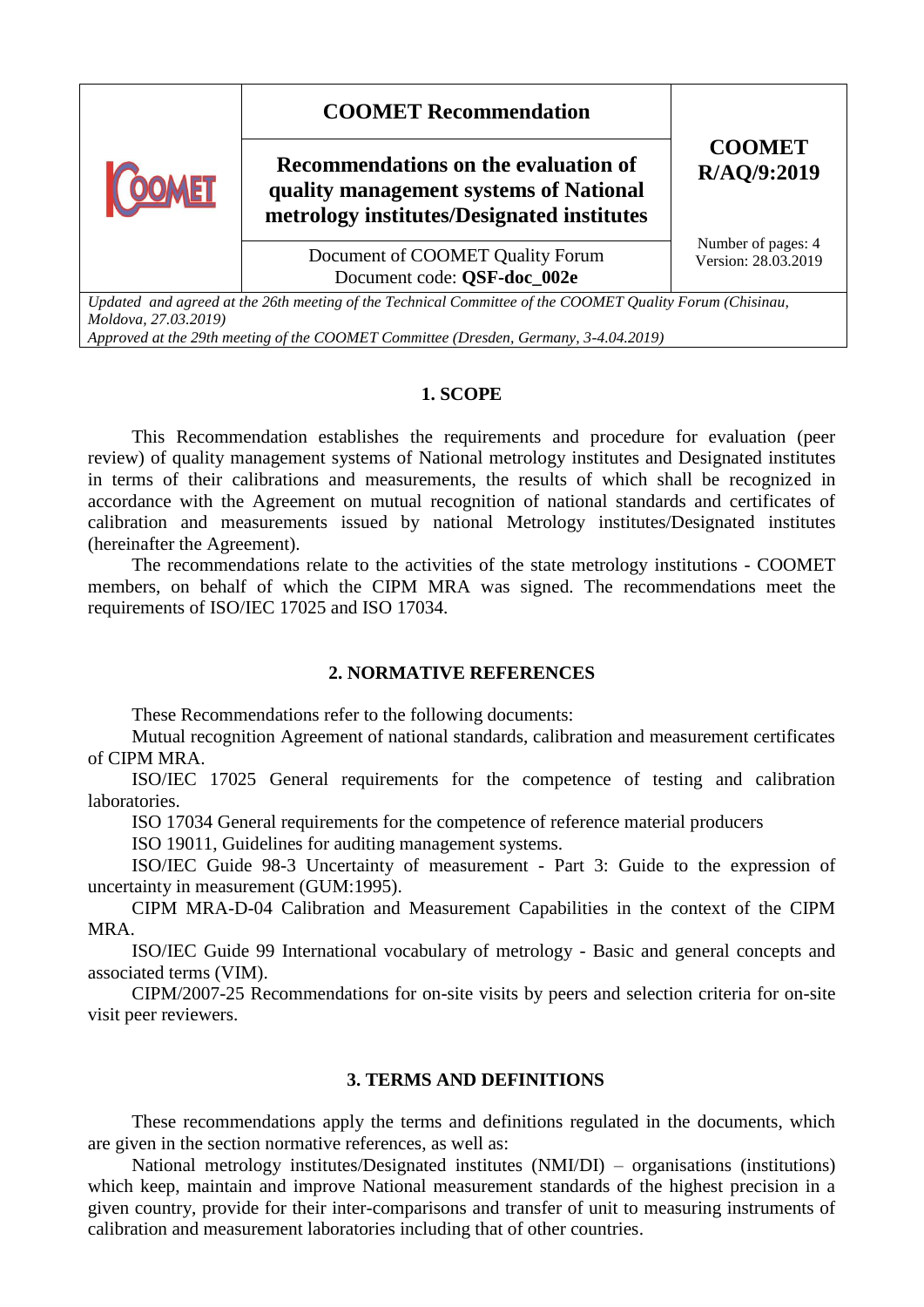#### **4. GENERAL**

4.1 Based on the criteria approved (see Annex 1 to the Recommendation COOMET R/AQ/9:2019, document code QSF-doc\_002e\_anx1) a peer review of quality management systems of NMI/DI is carried out by COOMET experts and auditors commission, appointed by TС 3.1 "Quality Forum Technical Committee" (hereinafter - TC 3.1). Experts and auditors from other RMO can be included in this commission based on agreement with host party.

4.2 Qualification requirements for experts and auditors should be in accordance with the requirements of Joint Committee of RMO and BIPM (JCRB) and CIPM/2007-25 "Recommendations for on-site visits by peers and selection criteria for on-site visit peer reviewers" as well as ISO 19011.

## **5. PEER REVIEW PROCEDURE OF QUALITY MANAGEMENT SYSTEM**

5.1. For a peer review of the quality management system of NMI/DI submit for the consideration of the Commission (point 4.1):

- documents regulating the organizational structure and activities of this organization within the framework of the quality management system (QMS) and confirming the compliance of the QMS with the requirements of ISO/IEC 17025, ISO 17034 (only for reference materials) and these recommendations.

The Commission may be provided with additional materials related to the peer review of the NMI/DI QMS, such as feedback from experts and auditors outside the Commission (including from other RMO).

When conducting a peer review of the quality management system of NMI/DI Commission (point. 4.1) checks functioning of the QMS. The steps and procedure for conducting a peer review of the NMI/DI QMS are set out in the COOMET Recommendation R/AQ/13:2019 "Rules and Procedure for the evaluation the quality management systems of national metrology institutes / designated institutes (NMI/DI)" (document code QSF-doc\_003e).

5.2. NMI/DI QMS peer review is carried out in the main areas:

- general requirements;
- structural requirements;
- resource requirements;
- process requirements;
- management system requirements.

5.2.1.General requirements include:

- impartiality;
- confidentiality;

5.2.2.Structure requirements include:

- management responsibility;
- area of activity;
- organizational structure;
- authorized personnel.

#### 5.2.3.Resource requirements include:

- personnel;
- facilities and environmental conditions;
- equipment;
- metrological traceability;
- externally provided products and services.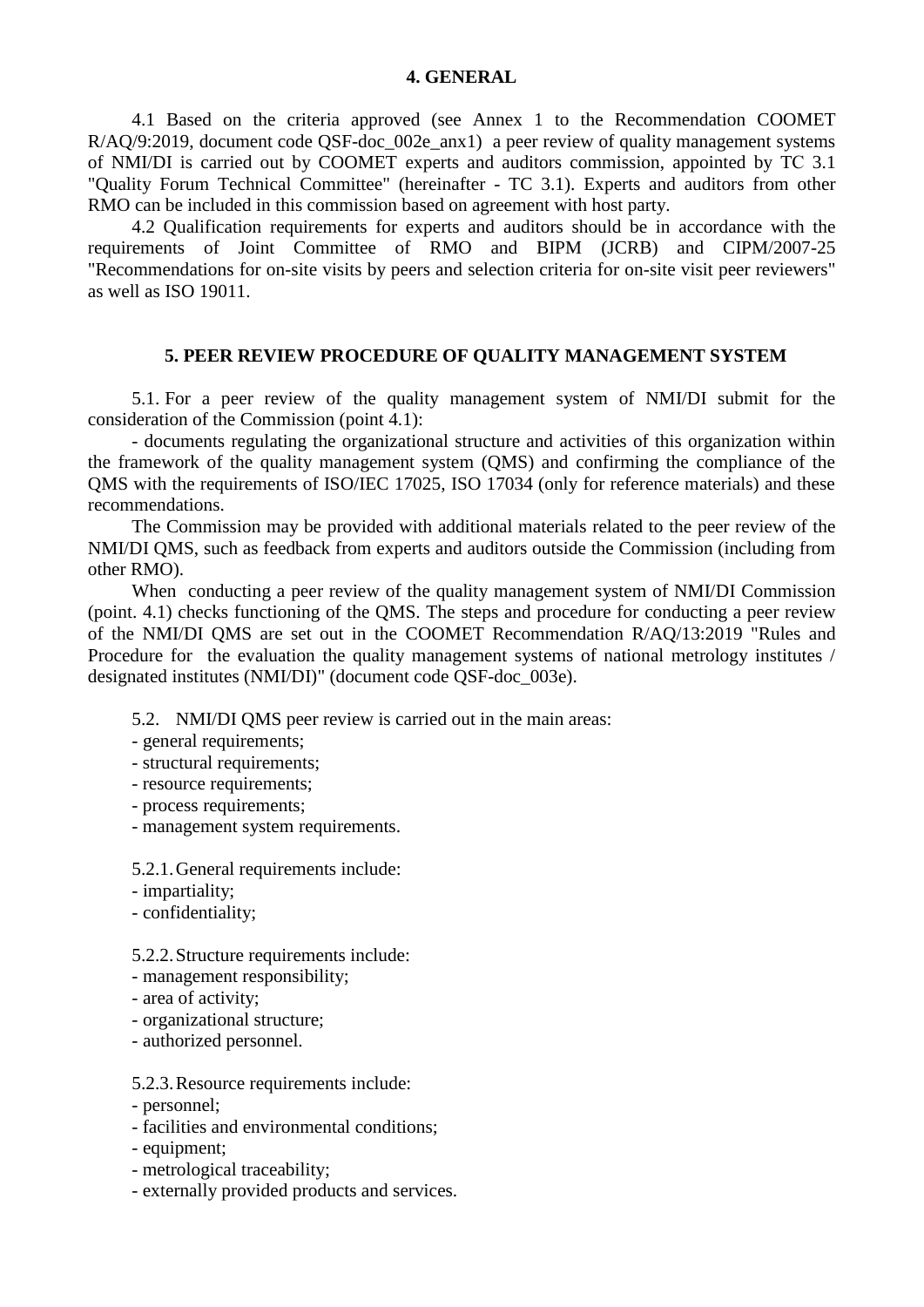5.2.4. Process requirements include:

- review of requests, tenders and contracts;

- selection, verification and validation of methods;

- sampling;

- handling of test or calibration items;

- technical records;

- evaluation of measurement uncertainty;

- ensuring the validity of results;

- reporting on results;

- complaints;

- nonconforming work;

- control of data and information management.

5.2.5.Management system requirements include:

- management system documentation;

- control of management system documents;

- control of records;

- actions to address risks and opportunities;

- improvement;

- corrective actions;

- internal audits;

- management reviews.

5.2.6. In conducting a peer review of the NMI/DI QMS manufacturers of reference materials further verify compliance with the technical and production requirements of ISO 17034.

5.2.7 Peer review includes validation of the:

- implementation of the Guide to uncertainty of measurement, as well as the rules and regulations of JCRB;

- confirmation of all data about the measurement and calibration capabilities of NMIs/DIs, the results of comparisons of measurement standards;

- metrological traceability of measurement results to standards recognized by BIPM (in case of calibration of standards in other NMI/DI).

5.3. According to the results of a peer review of the NMIs/DIs QMS the following is drawn up:

- report on results of the peer review signed by all members of the Commission including reports of the auditor and technical experts on each type of measurements.

5.4. Report on 5.3 sent by the auditor (see 5.5) to the Secretariat of TC 3.1.

5.5. After the external audit, the auditor who performed the external audit of the NMI/DI QMS reports on its results at the meeting of TC 3.1.

5.6. The decision on the conformity of the NMI/DI QMS based on the results of the peer review is carried out at the next meeting of TC 3.1, or by closed electronic voting of TC members.

5.7. In case of a closed electronic voting the Secretariat of TC 3.1 forwards the information prepared by the auditor about external audit together with the form of the ballot for voting to TC members and posts on the closed part of the web portal www.coomet.net. The newsletter is filled with members of the TC and shall be sent within two weeks to the Secretariat of TC 3.1. The Secretariat of TC 3.1 shall count the votes on the provided ballots and draw up a Protocol. TC members have the right to request additional information from the auditor about the external audit.

5.8. The decision to recognize the NMI/DI QMS is taken by a majority of votes of full members of the TC 3.1 and Chairperson of the COOMET Quality Forum.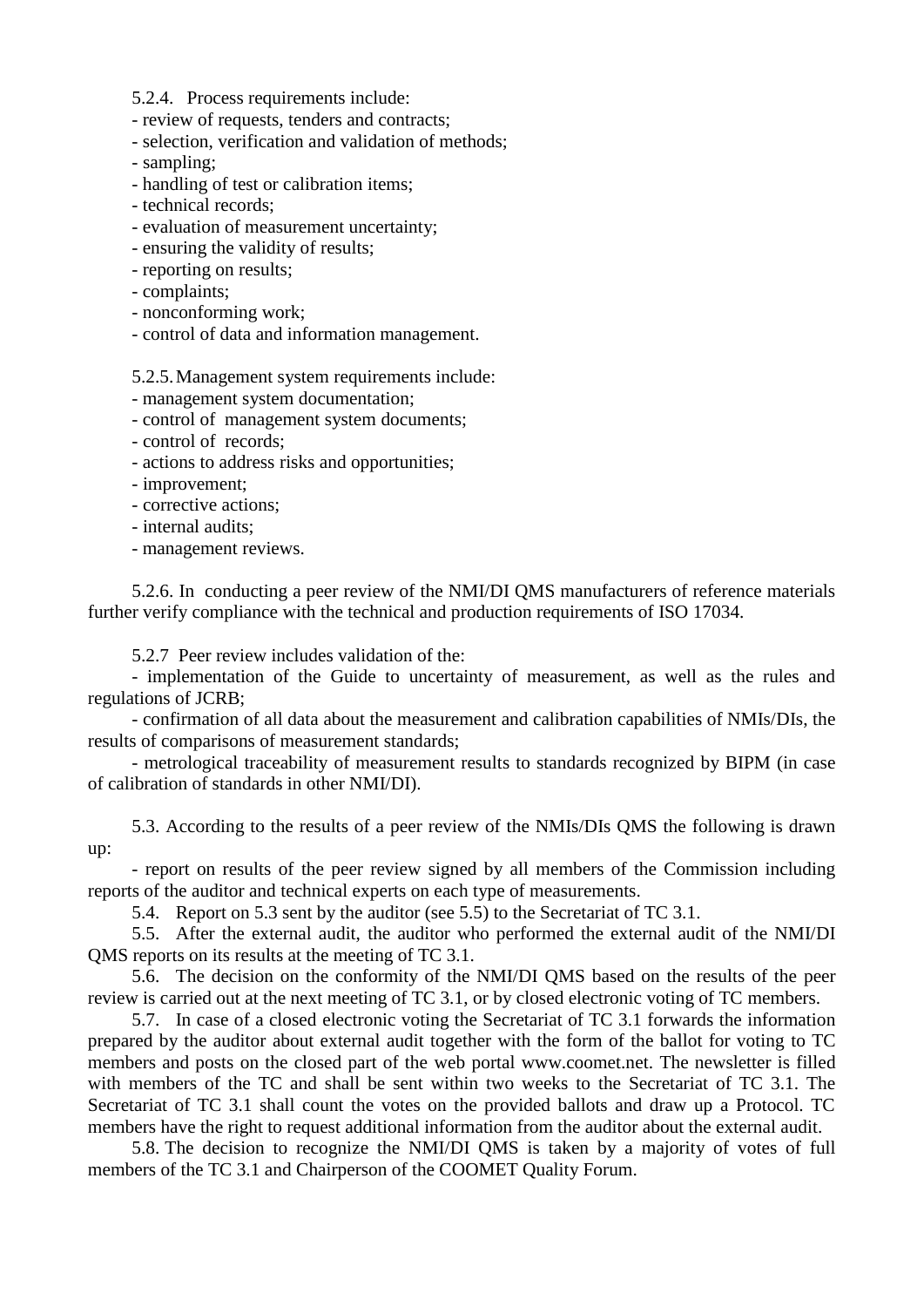5.9. Based on the decision of TC 3.1 on the recognition of NMI/DI QMS (in English and Russian) Confirmations of Recognition indicating the metrological areas are issued signed by Chairperson of the COOMET Quality Forum.

The validity of the Confirmations should not be more than five years.

5.10. At the end of the period of validity of the Confirmations, a second peer review shall be carried out. Peer review can be carried out according to the reduced plan taking into account improvement of QMS, new CMC-lines, changes in structure, etc.

5.11. An oral presentation of the QMS at the COOMET Quality Forum is held before the peer review. Before the Quality Forum the NMI/DI shall submit a written presentation to the TC 3.1 Secretariat.

5.12 Written and oral presentations of the NMI/NI QMS are held in accordance with the schedule of the COOMET Quality Forum.

It is recommended to use the "Recommendations on giving an oral presentation to the COOMET Quality Forum of the quality management systems of National metrology institutes/Designated institutes (NMIs/DIs)" (Annex 2 (Annex A), document code QSFdoc 002r 003r anxA) in preparation for the oral presentation of the NMI/DI QMS.

Not later than a month before the oral presentation NMI/DI, which presents its QMS to COOMET Quality Forum, sends a written presentation to the members of TC 3.1 through the Secretariat of TC 3.1. Secretariat of TC 3.1 shall post a written presentation of the NMI/DI on the web-portal www.coomet.net.

When preparing a written presentation, it is recommended to use the "Recommendations on giving a written presentation to the COOMET Quality Forum of quality management systems of National Metrology institutes//Designated institutes (NMIs/DIs)" (Annex 3 (Annex B) (document code QSF-doc\_002r\_003r\_anxB).

In the absence of remarks from the TC 3.1 members on the submitted documentation, the Secretariat of TC 3.1 include in the agenda of COOMET Quality Forum oral presentation of NMI/DI QMS.

To conduct oral presentations NMI/DI, representing its quality management system on the COOMET Quality Forum, is preparing a handout for its oral presentation.

After the oral presentation, COOMET Quality Forum decides on the readiness of the NMI/DI to conduct a peer review of the NMI/DI QMS, which is recorded in the minutes of the meeting of the COOMET Quality Forum.

5.13. TC 3.1 conducts annual monitoring of the state of NMI/DI QMS through review of annual reports on NMI/DI QMS.

5.14. At least once every five years (during the validity of Confirmations of Recognition of the NMI/DI QMS) all CMC data, provided in the database of the BIPM, shall be checked. This check can be carried out in different ways (checking the status of QMS documentation, evaluation of comparison results, reports of COOMET TEs and other RMO).

Note: the audit does not include mandatory visits of Technical experts to the NMI/DI.

5.15. In the case of inconsistencies according to point 5.14. TC 3.1 can make a decision on conducting the extraordinary peer review of NMI/DI QMS. A peer review is carried out in the case of:

- revisions of CMC lines;

- inclusion in the database of BIPM of new CMC lines;

- significant changes in the NMI/DI QMS.